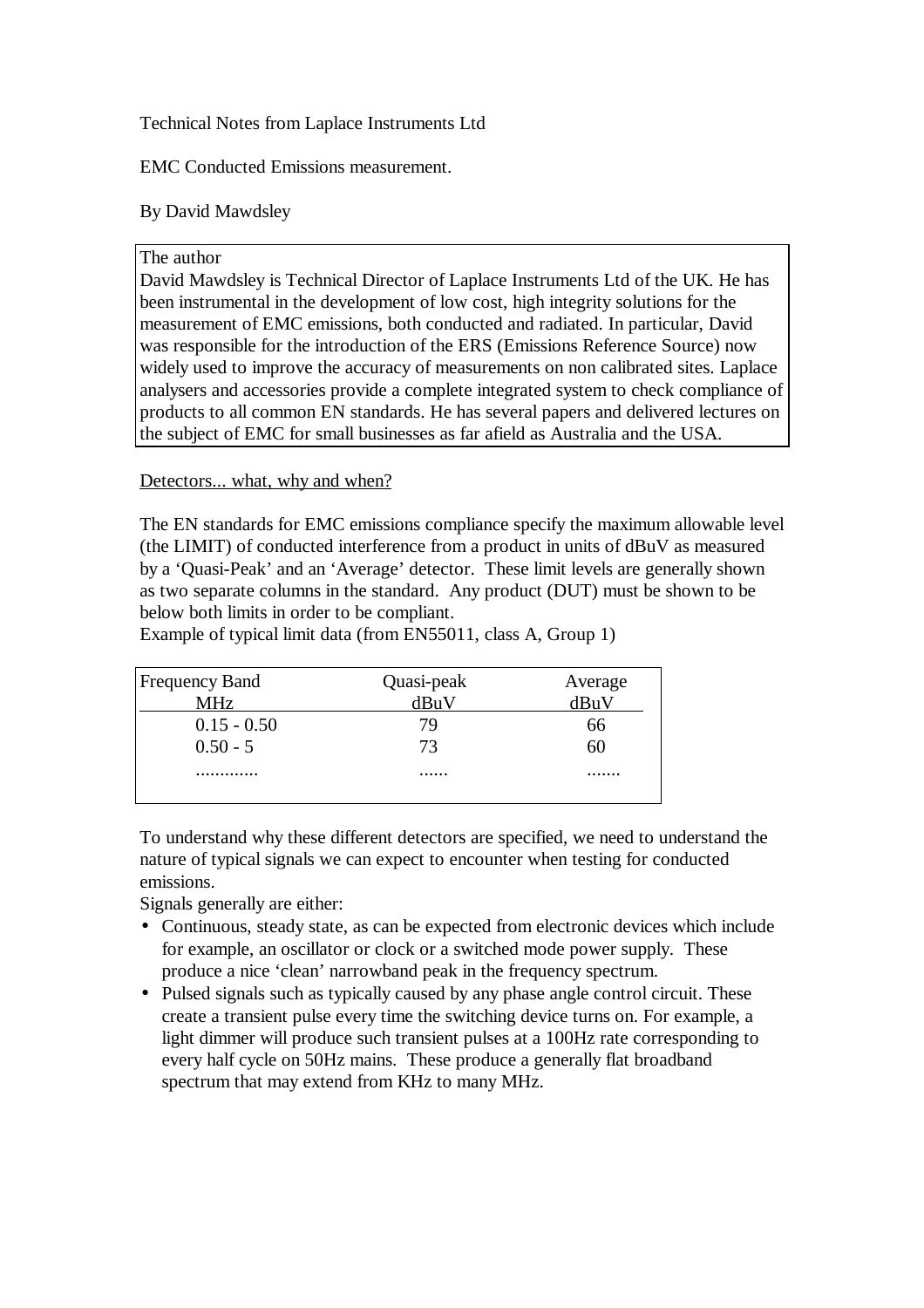• Discontinuous noise as would be created, for example, by a commutator motor due to random low level arcing at the commutator. If the signal were viewed on an oscilloscope it would have the appearance of totally random noise. These produce a 'messy' broadband spectrum with erratic characteristics.

*Fourier analysis of signals shows that the time domain (what you see on a scope) and the frequency domain (what you see on a spectrum analyser) work in inverse. For example, a steady time signal (continuous sine wave) produces a single peak in the frequency domain.* 

*A single peak (a pulse) in the time domain produces a flat broadband characteristic in the frequency domain. With this knowledge, it becomes easy to deduce from the spectrum what the nature of the signal is in the time domain* 



Fig 1 Relationships between time and frequency domains*.*

We need to find a measurement technique that will cope with this wide range of signal types and give a result that is a meaningful representation of the 'interference' level. For convenience, we can quantify the actual interference 'value' of a signal as the '**interference rating'**. This rating includes a subjective element. For instance, a persistent low level buzz on a hi-fi system is perceived as having a higher (worse) rating than an intermittent click, even though the click may be a much stronger signal. If we use a conventional analyser detector, which is effectively an 'instantaneous' detector, the results when fed with 'discontinuous' noise (assuming that there are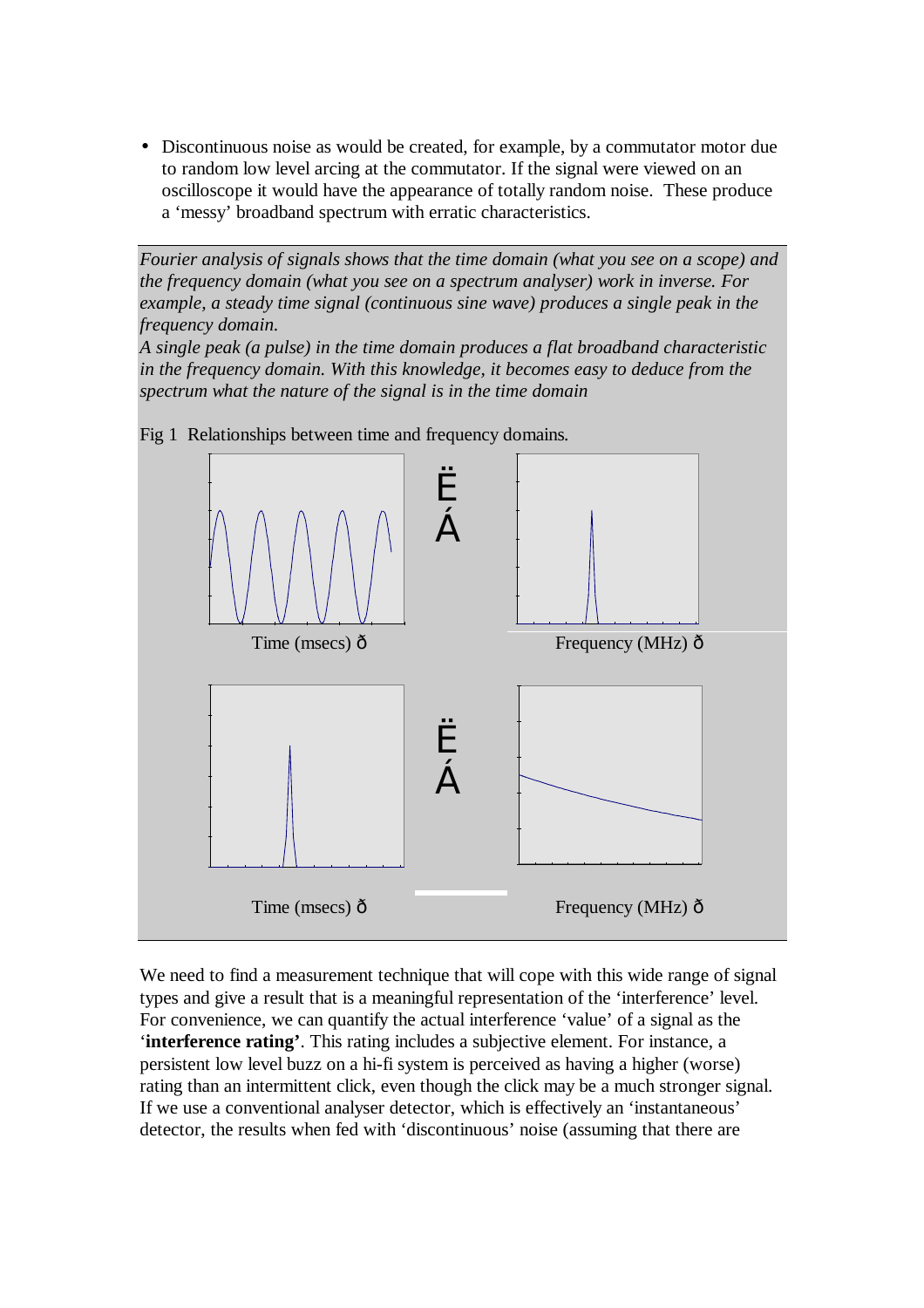significant components within the signal with a repetition rate lower than 9KHz) would be completely random fluctuations....not very useful!

*One factor to be aware of is the I.F. bandwidth of the analyser. This is specified by CISPR16 for conducted emissions measurement to be 9KHz. That means that any pulsed or discontinuous signal with a repetition frequency above 9Khz will appear as a continuous signal whilst 'slower' pulsed signals will appear as discrete peaks.* 

The obvious solution is to average the result by using an averaging detector, simply take the output from the I.F. filter and take it through a simple RC filter to provide averaging. This indeed is what CISPR16 specifies for the 'average' detector.



The result is an average of the noise level. The problem with this is that for many pulsed emission sources, the pulses have an extremely low duty cycle, i.e. they are very short (typically a few microseconds) compared with a repetition period which is relatively long, 10 milliseconds for a 100Hz repetition rate. This gives a duty cycle of around 0.1% and averaging this will always give a very low result, even if the interference rating was high.

On option would be to use a peak detector. This would obviously produce an output corresponding to the magnitude of the pulses, regardless of repetition rate. However, what happens if these pulses occurred only once every 5 seconds. Even if the pulses had a large amplitude, giving a high peak detector output, the interference rating should be relatively low, whilst another product may produce a lower pulse amplitude, but at a very irritating 100Hz repetition rate. This would give a lower peak detector output, but the interference rating should be higher.



Clearly peak detection is not the answer.

The compromise that provides results that are generally equivalent to the interference rating is a 'Quasi-Peak' detector. This is really a fudge that happens to give about the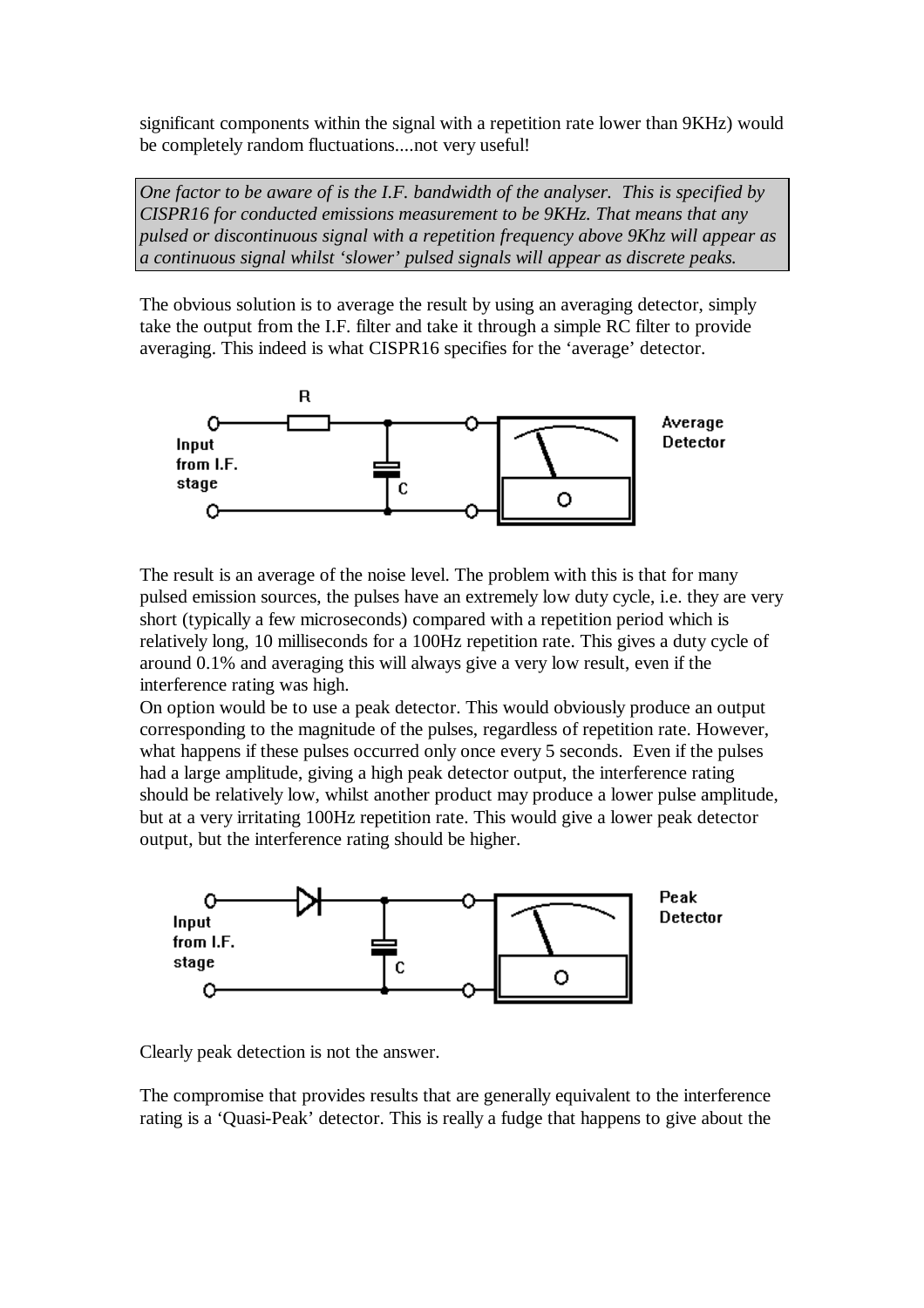right answers. In hardware terms it is a cross between and averaging and a peak hold circuit.



The input is passed through a 'leaky' peak hold circuit. The charge and discharge time constants are set by Rc and Rd to match CISPR16 specifications. A typical rise time is 1msec and discharge time is 160msec. This produces the waveform as shown in figs 2a and 2b. In the old days, the output from this leaky peak hold was then taken to a critically damped moving coil meter to provide the reading. The meter effectively worked as an averaging system and in modern analysers, this function is performed by an electronic averaging circuit.

Fig 2a: High repetition rate



The result of this QP detector is that the output is dependant on both the peak amplitude of the pulses and the duration of the pulse (effectively the total energy in the pulse) and the pulse repetition rate.

Both the Average and QP detectors involve time constants whilst the peak detector is essentially instantaneous. This means that when scanning a signal with a spectrum analyser or receiver, the peak detector produces a far faster result. QP and Average scanning can be quite slow given that the analyser must dwell at each frequency increment for a period that is long compared with the time constants.

The relationship between PRR and QP output is shown in fig 3. Note that the average detector response to pulses is also shown.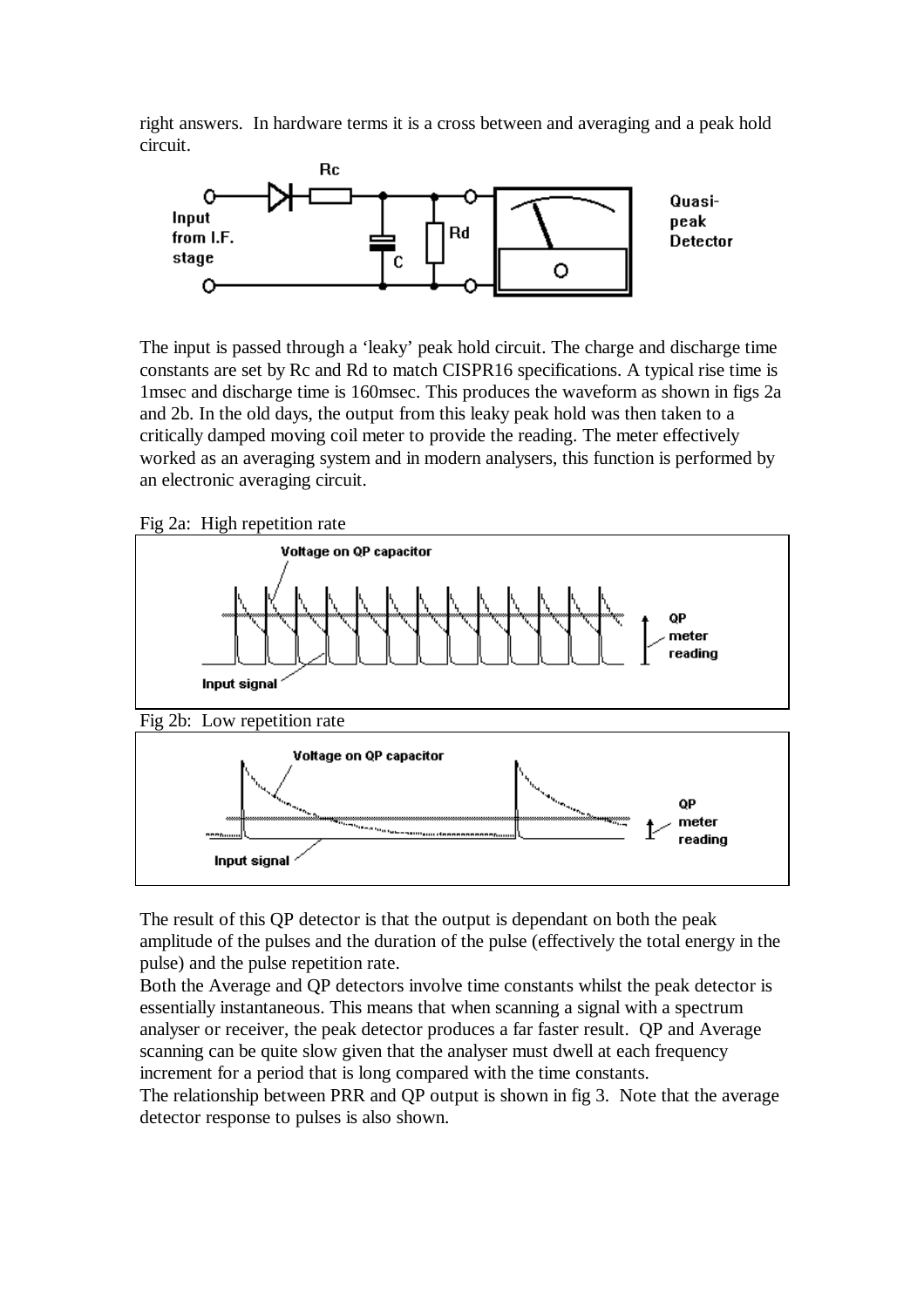



Points to note:

- 1. If the signal is continuous, or has a repetition rate above the IF filter bandwidth (9KHz), all detectors produce the same result. When performing radiated emissions tests, it often makes sense to use only the peak detector because generally radiated signals tend to be continuous or to have a repetition rate well above 10KHz.
- 2. As the repetition rate is reduced, the average detector output drops rapidly and the QP detector less rapidly. In all cases, the peak detector gives the highest (worse case) reading. Because the Peak detector always gives the worst case reading and gives the fastest sweep, it is standard practice to use the peak detector first, and compare the result with the average limit line. If the results are all below this limit, then the product must be compliant and no further testing is required. Only if the result shows peaks above this limit must further testing be done with the average and QP detectors.
- 3. Comparing the results of the different detectors at any given frequency can provide details of the nature of the signal. For instance, if the peak, QP and average levels are similar, the signal must be effectively continuous. If they differ by the amounts shown in Fig 3, then the signal is very impulsive. In between these two extremes a sliding scale rule-of-thumb can be applied.

## **Real results!**

Fig 4 is taken from an actual result from a table lamp. (Although CE marked, the lamp proved to be non compliant!) The photograph shows the testing in progress. For those clever clogs who can find the deliberate fault with this test setup....yes, we know it's all wrong but please don't bother to write in, the editor is having a hard time as it is. The measurements were obtained with a Laplace SA1000 analyser, using the peak detector, with a Pre-selector and LISN.

The limit line is EN55015, as specified for luminaires.